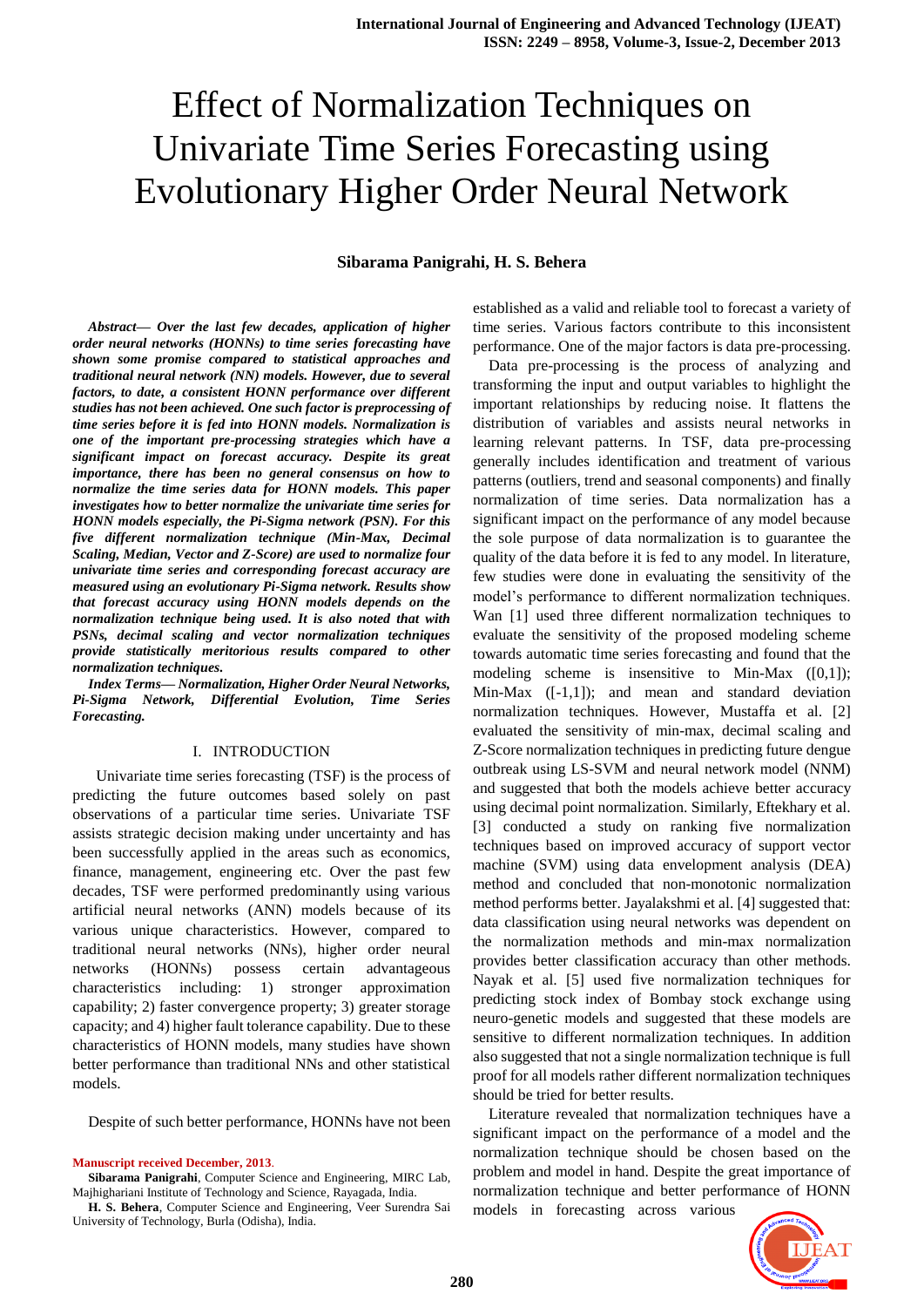disciplines, there has been no study to evaluate the sensitivity of normalization techniques for forecasting accuracy using HONNs. Motivated by this need, this paper attempts to evaluate the effect of various normalization techniques on univariate TSF using HONN models.

The rest of the paper is organized as follows. Section 2 briefly describes different normalization techniques, Pi-Sigma neural network. Section 3 explains the methodology used for univariate TSF using evolutionary Pi-Sigma neural network. Extensive Simulation results are presented in Section 4. Finally, conclusions are drawn in Section 5.

#### II. PRELIMINARIES

# *A. Normalization*

Normalization is a pre-processing strategy that transforms the data points into a small pre-specified range generally 1 to -1 or 0. In this study five popular normalization techniques (such as: decimal scaling, median, min-max, vector and z-grade) are considered. All the techniques are discussed briefly using the following notation.

Consider a time series  $T = T_1, T_2, T_3, \ldots, T_k$  and the normalized series  $N = N_1, N_2, N_3, \ldots N_k$ .

# *Decimal Scaling*

In this method the decimal point of every data point move 'P' number of places towards the left, where 'P' is the number of digits of the maximum absolute value of the dataset.

Mathematically

$$
N_i = \frac{T_i}{10^p}
$$
  
where i = 1,2,... k and P = length(max(|T|))

# *Median*

In this method all data points are normalized by the median of the original series. This method is useful when ratio between two hybridized samples need to be computed or when performing distributions.

Mathematically

$$
N_i = \frac{T_i}{median(T)}
$$

# *Min-Max Normalization*

This method performs a linear transformation of data values based on the maximum ( $Max<sub>T</sub>$ ) and minimum ( $Min<sub>T</sub>$ ) value of the original series (dataset). This method maps the data values from a range [Min<sub>T</sub>, Max<sub>T</sub>] to a range [Min<sub>N</sub>,  $Max_N$ ].

Mathematically

$$
N_{i} = Min_{N} + \frac{T_{i} - Min_{T}}{Max_{T} - Min_{T}} \times (Max_{N} - Min_{N})
$$

Min-Max normalized data values preserve the relationship of the original data values. However, using this technique in time series forecasting, a problem may occur if any of the out-of-sample (to be predicted) data points is out of the range [Min<sub>T</sub>, Max<sub>T</sub>]. To overcome this problem, few authors [6, 7] used modified min-max normalization by considering a practical increment and decrement on maximum and minimum limits of known time series respectively. However, by how much factor the practical increment and/or decrement will be considered is again a big question and erroneous consideration of factor value may cause significant information loss leading to loss of quality in learning technique [8, 9].

*Vector Normalization*

In this method the time series is considered as a single vector and normalization is carried out by dividing each data value by the root sum squared value of the original series.

Mathematically

$$
N_i = \frac{T_i}{\sqrt{\sum_{j=1}^k T_j^{\;2}}}
$$

*Z-Score* 

The data values are normalized using the mean  $(\mu_T)$  and standard deviation ( $\sigma_T$ ) of the original data values (series). This method is also called Zero-Mean normalization because after this normalization the mean of normalized series becomes zero.

Mathematically

$$
N_i = \frac{T_i - \mu_T}{\sigma_T}
$$

This method is applicable to any stationary series even if the minimum and maximum value of out of sample data values is unknown. However, this method may be sensitive to small value of  $\sigma_T$  and does not perform well with non-stationary time series (as mean and standard deviation vary over time).

# *B. Pi-Sigma Network*

The Pi–Sigma Network was introduced by Shin and Ghosh [10] and shown greater promise in solving several difficult tasks such as zeroing polynomials [11] and polynomial factorization [12]. PSN (e.g. As shown in Figure 1) is a special type of feed forward neural network which has a single hidden layer of summing units with linear transfer function and an output layer of product units with non-linear transfer function. Thus, the output of PSN is obtained by making product of the sum of the inputs and passing it through a nonlinear function. The weights between input and hidden layer are adapted during the learning process whereas the weights between hidden and output layer are fixed to one. Therefore, with one layer of trainable weights the training time of PSN reduces drastically [10, 13]. Consider a PSN with NOIN (number of input neurons) input neurons, NOHN (number of hidden neurons) hidden neurons and NOON (number of output neurons) output neurons. For such a PSN the number of trainable weights is  $(NOIN+1) \times NOHN$ considering each hidden neuron is associated with NOIN inputs and a bias unit.

The output of the PSN is computed by making product of the output of NOHN hidden units and passing it to a nonlinear function, which is defined as follows:

$$
Y = \sigma(\prod_{j=1}^{NOHN} h_j)
$$

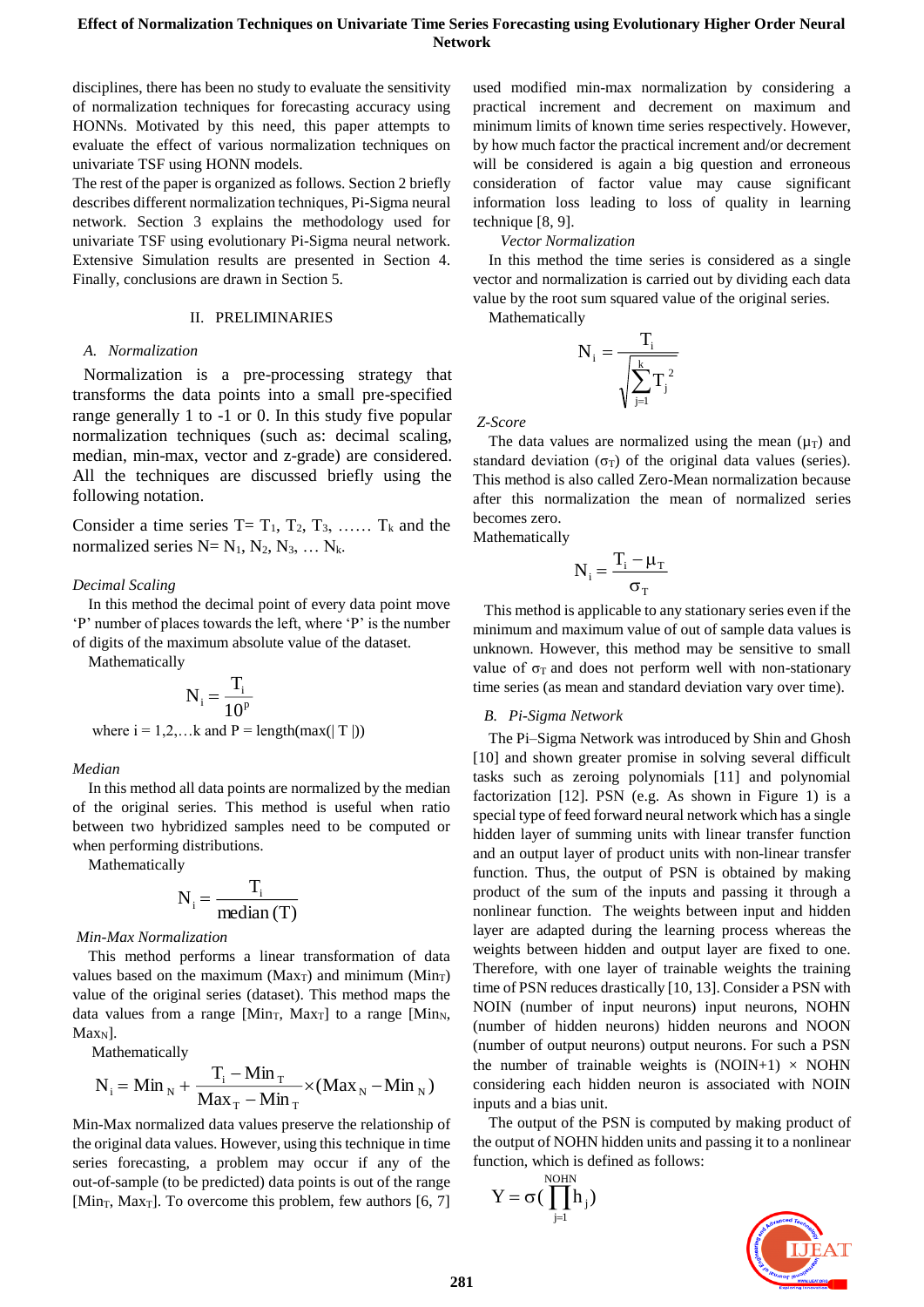$$
\boldsymbol{h}_j = \sum_{i=1}^{N OIN} (\boldsymbol{w}_{ij} \boldsymbol{x}_i + \boldsymbol{w}_{j0})
$$

Where h<sub>j</sub> is the output of the j<sup>th</sup> hidden unit,  $\sigma$  a nonlinear transfer function,  $w_{ij}$  is the weight connecting  $i<sup>th</sup>$  input neuron with the j<sup>th</sup> hidden neuron and  $w_{i0}$  is the bias associated with j<sup>th</sup> hidden neuron.



Fig.1. Architecture of a Typical Pi-Sigma Network

# III. METHODOLOGY

The main goal of this paper is to find the best data normalization technique to forecast univariate time series using an evolutionary higher order neural network (HONN). For this the Pi-Sigma network (PSN) has been chosen as a computational model because, PSNs are not only computationally much more efficient than other HONN models but also manages to incorporate the capability of first orders HONN indirectly. However, in order to make a fair comparison among various normalization techniques a robust training algorithm for PSN is required. Shin et al. [13] used the back propagation algorithm for PSN training. But, the gradient based training methods often suffer from several shortcomings, including: 1) easily trapping to local minima; 2) slow convergence properties; 3) training performance is sensitive to initial values of its parameters. For this reason, few methods have been proposed to train PSN using evolutionary algorithms like differential evolution (DE) [14], particle swarm optimization (PSO) [14] and chemical reaction optimization (CRO) [15].

**Pseudo Code of Methodology** 

- 1. Normalize the time series using a normalization technique.
- 2. Transform the normalized time series into patterns using sliding window method (Depends on the number of input neurons and forecasting horizon)
- 3. Divide the normalized patterns into three segments Train (70%), Validation (15%) and Test (15%) patterns.
- 4. Train the PSN using DE-ANNT+ method considering the train and validation patterns.
	- a. Randomly Initialize the population with each chromosome representing a weight-set of PSN having length ([NOIN + 1]  $\times$  NOHN i.e. NOIN×NOHN weights connecting between NOIN inputs and NOHN hidden neurons and NOHN bias units for NOHN hidden neurons), and each gene representing a weight of PSN.
	- b. Calculate the fitness (mean square on train set) of each chromosome.
	- c. Generate multiple scale factors (from uniform

distribution between 0-2) to produce multiple mutant vectors after Mutation.( Note: here DE/rand/1/bin mutation strategy is followed.)

- d. Select the best mutant vector.
- e. Apply binary crossover between the target vector and best mutant vector to generate the trial vector.(Note: Unlike DE-ANNT+, the crossover probability Cr= Gaussianrand (0.6, 0.1), where Gaussianrand is a function which generates random numbers from Gaussian distribution with mean=0.6 and standard deviation=0.1, It is regenerated if the random number falls out of the range $[0,1]$ )
- f. Perform Selection between trial vector and target vector
- g. Termination Criteria: Use the fittest chromosome of the population to perform single-step-ahead (SSA) or multiple-step-ahead (MSA) forecasting on validation set. If the forecast accuracy on validation set of present generation best chromosome performs worse than that of previous generation then terminate and go to step-5 otherwise go to step-4.c.
- 5. Obtain the output of PSN on the test set using the optimal weight set obtained from step-4 for the time series.
- 6. De-normalize the output of PSN to obtain the actual forecasts.

Measure the forecast accuracy on Train, Validation and Test patterns.

In this paper we have considered DE with multiple trial vectors for ANN training (DE-ANNT+) algorithm [16] (with a little modification) to train the PSN because of its efficiency. Slowki proposed DE-ANNT+ [16] for ANN (multilayer perceptron model) training. In the DE - ANNT+ algorithm, in each generation and for each target vector multiple mutant vectors are generated. The best mutant vector is selected for crossover with target vector to produce the trial vector. The selection between the target and trial vector is carried out in order to obtain the vector for the next generation. It was applied to classify the parity-p problem more efficiently than that of DE-ANNT, extended back propagation (EBP), EA-ANNT and results are comparable to that of Levenberg-Marquardt (LM) algorithm. It was also found that DE-ANNT+ takes less memory than LM algorithm. Interested readers may go through [16] to have a detail description regarding DE-ANNT+ method.

For every time series the above methodology is applied to perform SSA forecasting (forecasting horizon=1) and multiple five-step-ahead forecasting (forecasting horizon=5) using different normalization technique. The SSA is relatively easy and widely discussed in the literature. For MSA forecasting two approaches found in the literature, such as: direct and recursive. In direct MSA approach k-step-ahead forecasting is obtained directly without obtaining the intermediate 'k-1' forecasts whereas in recursive approach the k-step-ahead forecasting is obtained by recursively performing 'k' SSA forecasting recursively. In this paper direct approach is used for MSA forecasting because several studies [1, 17] have shown better performance of a direct

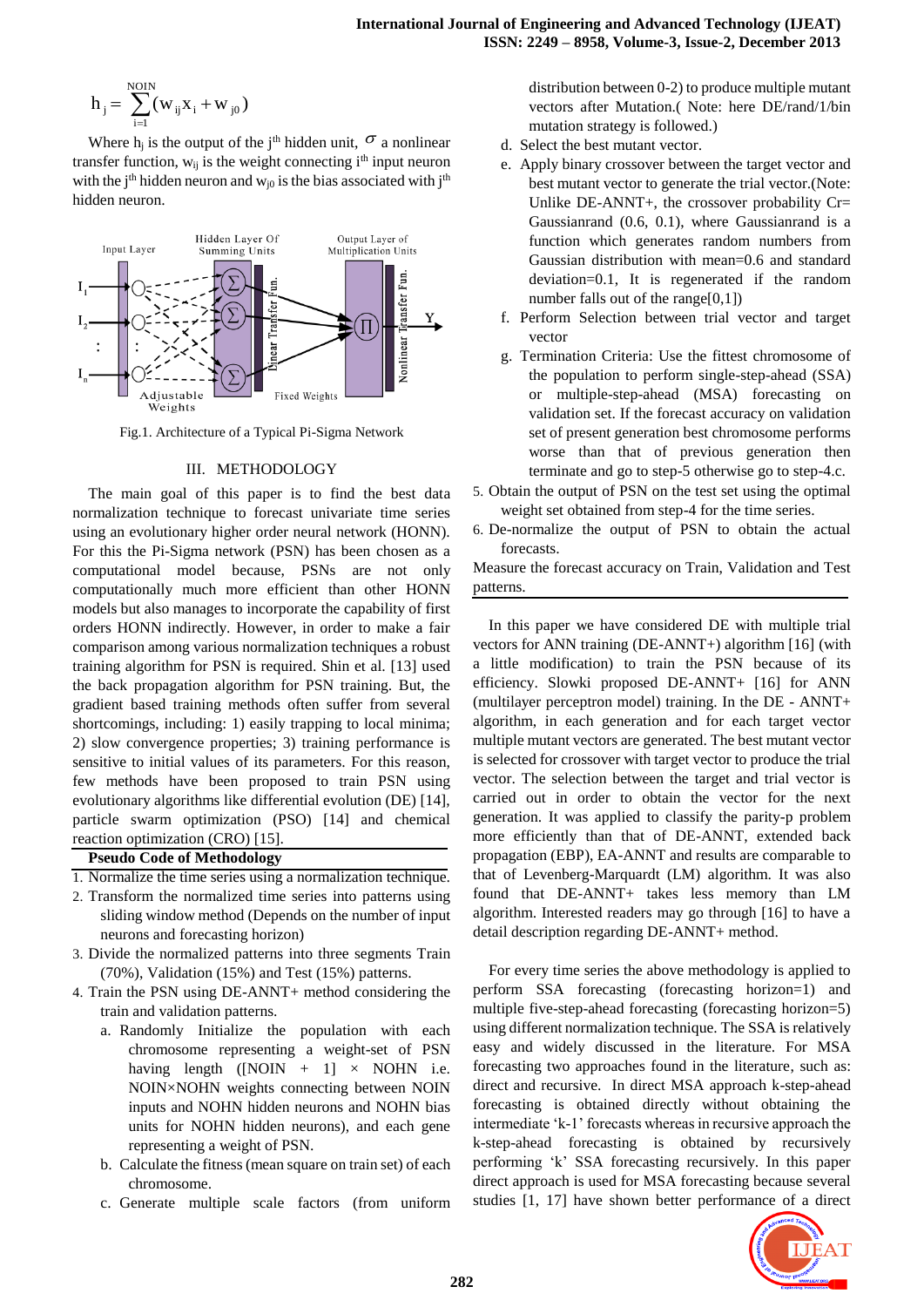MSA approach than the recursive MSA approach. The experimental setup and simulation results are shown in the next section.

# IV. EXPERIMENTAL SETUP AND RESULTS

All simulations in this paper were implemented on a system with Intel ® core (TM) 2Duo E7500 CPU, 2.93 GHz with 2GB RAM and implemented using Matlab R2009a. Note that all PSNs considered in this paper have linear transfer function at the hidden layer and tan-hyperbolic activation function at the output layer. The number of input neurons and hidden neurons of PSN for a time series is obtained by plotting autocorrelation graph whereas the consideration of number hidden neurons of PSN for a time series is based on minimizing the degree of freedom of PSN, thus simpler networks that are capable of solving each problem can be chosen. All PSNs are trained using DE-ANNT+ [16] with population size 50, five numbers of trial vectors and initial value of each chromosome (representing a PSN weight-set) is initialized to uniform distributed random values drawn from a range [-1, 1]. All the normalization techniques considered in this paper transforms the time series into a range [-1, 1].

# *A. Time Series*

For experimental analysis four univariate time series have been considered from the well-known Hyndman's time series data library exported from datamarket.com. These time series are: Wisconsin employment time series measured from January 1961 till October 1975, Monthly interest rates of Government Bond Yield 2-year securities Reserve Bank of Australia measured from January 1969 till September 1994, monthly milk production per cow in pounds measured from January 1962 till December 1975 and mean summer temperature in degree centigrade from 1781 till 1988.

# *B. Performance Measure*

Literature revealed the use of four major types of measures to evaluate forecast accuracy such as: Scale-dependent, Percentage error, Relative error, and Scale-free. Hyndman and Koehler [18] conducted a comparative study on different measures of forecast accuracy. . Percentage errors have the advantage of being scale independent, so they are often used to compare forecast performance between different data series. Thus, the NN3 competition organizers have chosen the symmetric mean absolute percentage error (SMAPE) for model evaluation. Hence, for evaluating the forecast accuracy using various normalization techniques, SMAPE measure has been used which is defined as follows.

$$
SMAPE = \frac{1}{N} \sum_{i=1}^{N} \frac{|Y_i| - |F_i|}{(|Y_i| + |F_i|)/2} \times 100
$$

Where  $Y_i$  and  $F_i$  are true and forecasted values respectively at i<sup>th</sup> time point, N is the number of forecasting points.

#### *C. Results and Discussion*

In order to evaluate the effectiveness of normalization techniques on univariate time series forecasting using evolutionary PSN, ten independent simulations were carried out using each of the five normalization techniques for each of the four time series and corresponding 1-step-ahead and 5-step-ahead forecast accuracy was measured. To evaluate the sensitivity of the methodology to these five normalization techniques, we performed post-hoc analysis using duncan's multiple range test on the SMAPEs obtained from simulation. Table 1, Table 2, Table 3, Table 4 and Table 5 show the experimental results on four time series and their average using five different normalization techniques.

| <b>Normalization</b><br><b>Technique</b>                                                                                                       | <b>1-Step-Ahead Forecast</b>  |                               |                                | <b>5-Step Ahead Forecast</b> |                               |                               |  |
|------------------------------------------------------------------------------------------------------------------------------------------------|-------------------------------|-------------------------------|--------------------------------|------------------------------|-------------------------------|-------------------------------|--|
|                                                                                                                                                | Train                         | <b>Validation</b>             | <b>Test</b>                    | Train                        | <b>Validation</b>             | Test                          |  |
|                                                                                                                                                | Mean $\pm$ St.D.              | Mean $\pm$ St.D.              | Mean $\pm$ St.D.               | Mean $\pm$ St.D.             | Mean $\pm$ St.D.              | Mean $\pm$ St.D.              |  |
| Decimal Scaling                                                                                                                                | $1.24 \pm 0.006^{\rm a}$      | $1.15 \pm 0.053$ <sup>a</sup> | $1.47 \pm 0.144^b$             | $2.25 \pm 0.012$ °           | $3.01 \pm 0.086^a$            | $5.40 \pm 0.213$ <sup>a</sup> |  |
| Median                                                                                                                                         | $2.71 + 0.024$ <sup>e</sup>   | $6.85 + 0.029$ <sup>d</sup>   | $13.08 + 0.011$ <sup>e</sup>   | $2.99 + 0.024$ <sup>d</sup>  | $6.91 \pm 0.035$ <sup>d</sup> | $13.17 \pm 0.010^b$           |  |
| Min-Max                                                                                                                                        | $1.49 \pm 0.012$ <sup>c</sup> | $2.63 \pm 0.059^{\rm b}$      | $6.68 + 0.094c$                | $2.18 \pm 0.025^{\rm b}$     | $3.45 \pm 0.103^b$            | $7.50 \pm 0.631$ <sup>a</sup> |  |
| Vector                                                                                                                                         | $1.26 + 0.022^b$              | $1.09 \pm 0.108^a$            | $1.33 \pm 0.228^{\rm a}$       | $2.25 \pm 0.011$ °           | $3.04 + 0.060^{\circ}$        | $5.83 + 0.347$ <sup>a</sup>   |  |
| Z-Score                                                                                                                                        | $1.91 \pm 0.051$ <sup>d</sup> | $4.05 \pm 0.043$ <sup>c</sup> | $10.84 \pm 0.044$ <sup>d</sup> | $2.09 \pm 0.017^{\rm a}$     | $4.16 \pm 0.058$ <sup>c</sup> | $10.90 \pm 0.002^b$           |  |
| *Means within a column the same letter(s) are not statistically significant (p=0.05) according to Duncan's Multiple Range Test (SPSS V.16.0.1) |                               |                               |                                |                              |                               |                               |  |

Table 1. SMAPE (%) on Wisconsin employment time series with PSN (6-3-1)

Table 2. SMAPE (%) on monthly interest rates government bond yield 2-year securities reserve bank of Australia time series with PSN (12-6-1)

| <b>Normalization</b><br><b>Technique</b>                                                                                                                                     | <b>1-Step-Ahead Forecast</b>  |                               |                               | <b>5-Step Ahead Forecast</b> |                                |                                |
|------------------------------------------------------------------------------------------------------------------------------------------------------------------------------|-------------------------------|-------------------------------|-------------------------------|------------------------------|--------------------------------|--------------------------------|
|                                                                                                                                                                              | Train                         | <b>Validation</b>             | <b>Test</b>                   | Train                        | <b>Validation</b>              | Test                           |
|                                                                                                                                                                              | Mean $\pm$ St.D.              | Mean $\pm$ St.D.              | Mean $\pm$ St.D.              | Mean $\pm$ St.D.             | Mean $\pm$ St.D.               | Mean $\pm$ St.D.               |
| Decimal Scaling                                                                                                                                                              | $3.03 \pm 0.292^{\rm a}$      | $3.73 + 0.228$ <sup>ab</sup>  | $6.12 \pm 0.537$ <sup>a</sup> | $8.08 + 0.388$ <sup>c</sup>  | $8.77 \pm 0.432^{\rm a}$       | $16.85 \pm 0.721$ <sup>a</sup> |
| Median                                                                                                                                                                       | $7.22 + 0.119d$               | $7.69 + 0.073$ °              | $9.27 + 0.389^b$              | $9.93 + 0.093^d$             | $9.13 + 0.189$ <sup>ab</sup>   | $19.12 + 0.754$ <sup>b</sup>   |
| Min-Max                                                                                                                                                                      | $3.48 \pm 0.163^b$            | $3.92 + 0.198^b$              | $6.77 + 0.521$ <sup>a</sup>   | $7.11 \pm 0.220^{\rm a}$     | $9.27 \pm 0.380$ <sup>bc</sup> | $17.76 + 1.728$ <sup>a</sup>   |
| Vector                                                                                                                                                                       | $3.08 \pm 0.375$ <sup>a</sup> | $3.64 \pm 0.266^{\rm a}$      | $6.38 \pm 0.676$ <sup>a</sup> | $8.04 + 0.259$               | $8.75 \pm 0.672^{\rm a}$       | $16.62 \pm 0.751$ <sup>a</sup> |
| Z-Score                                                                                                                                                                      | $6.74 \pm 0.169$ <sup>c</sup> | $7.69 \pm 0.283$ <sup>c</sup> | $10.96 \pm 1.643$ °           | $7.50 + 0.161^b$             | $9.63 \pm 0.716$ <sup>c</sup>  | $17.32 \pm 2.143$ <sup>a</sup> |
| $\cdots$<br>$\sim$ 0.00<br>.<br>$\sim$<br><b>JAN 5</b><br>1.1.1.1.1.1.1.1<br>(0.0000373703)<br>$\mathbf{1}$ $\mathbf{1}$<br>$\mathbf{r}$ $\mathbf{r}$<br>$\sim$ 1.000 $\sim$ |                               |                               |                               |                              |                                |                                |

\*Means within a column the same letter(s) are not statistically significant (p=0.05) according to Duncan's Multiple Range Test (SPSS V.16.0.1)

| Table 3. SMAPE (%) on monthly milk production per cow in pounds time series with PSN (6-3-1) |                               |                              |                              |                              |                               |                               |  |
|----------------------------------------------------------------------------------------------|-------------------------------|------------------------------|------------------------------|------------------------------|-------------------------------|-------------------------------|--|
| <b>Normalization</b><br><b>Technique</b>                                                     | <b>1-Step-Ahead Forecast</b>  |                              |                              | <b>5-Step Ahead Forecast</b> |                               |                               |  |
|                                                                                              | Train                         | <b>Validation</b>            | Test                         | Train                        | <b>Validation</b>             | <b>Test</b>                   |  |
|                                                                                              | Mean $\pm$ St.D.              | Mean $\pm$ St.D.             | Mean $\pm$ St.D.             | Mean $\pm$ St.D.             | Mean $\pm$ St.D.              | Mean $\pm$ St.D.              |  |
| Decimal Scaling                                                                              | $3.19 + 0.247^b$              | $3.97 + 0.525^{\circ}$       | $4.61 + 0.568^{\circ}$       | $2.78 + 0.244^b$             | $3.31 \pm 0.131$ <sup>a</sup> | $3.67 \pm 0.404^a$            |  |
| Median                                                                                       | $4.19 + 0.114$ <sup>e</sup>   | $9.19 + 0.584c$              | $10.18 + 0.651$ <sup>d</sup> | $4.03 + 0.179c$              | $8.80 + 0.689$                | $10.43 + 0.808b$              |  |
| Min-Max                                                                                      | $2.04 \pm 0.122^{\rm a}$      | $3.11 \pm 0.147^{\rm a}$     | $3.65 \pm 0.157^{\rm a}$     | $2.21 \pm 0.082^{\rm a}$     | $3.42 + 0.327$ <sup>a</sup>   | $3.35 \pm 0.557$ <sup>a</sup> |  |
| Vector                                                                                       | $3.61 \pm 0.320$ °            | $3.45 + 0.383$ <sup>ab</sup> | $3.74 + 0.411^a$             | $3.08 + 0.556$               | $3.67 + 0.542^a$              | $3.40 + 0.342^a$              |  |
| Z-Score                                                                                      | $3.85 \pm 0.269$ <sup>d</sup> | $8.70 + 0.947$               | $9.26 + 0.902^c$             | $4.12 + 0.405^{\circ}$       | $8.34 + 1.350^b$              | $9.75 \pm 1.790^b$            |  |

\*Means within a column the same letter(s) are not statistically significant (p=0.05) according to Duncan's Multiple Range Test (SPSS V.16.0.1)

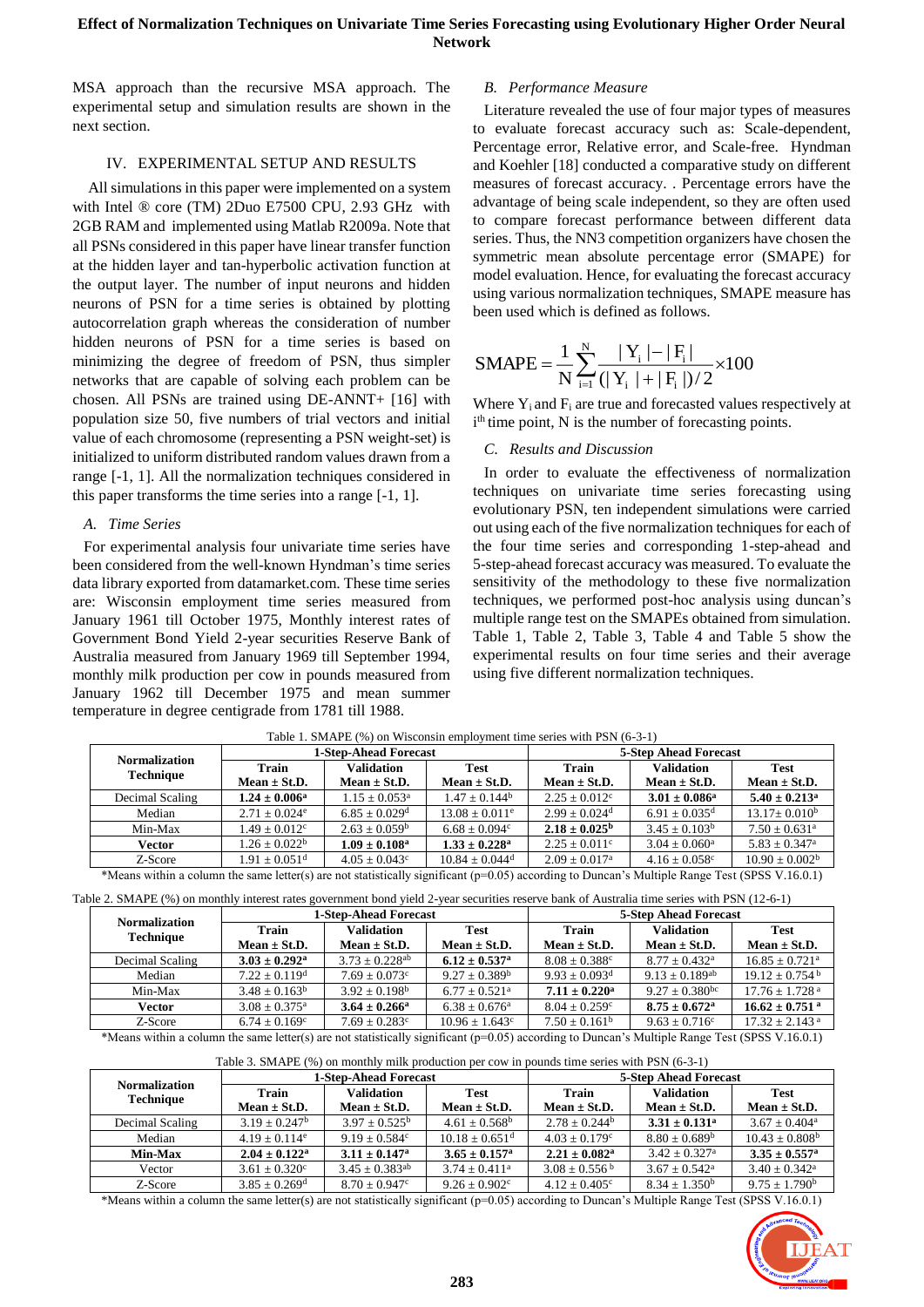| <b>Normalization</b><br><b>Technique</b>                                                                                                         | <b>1-Step-Ahead Forecast</b> |                               |                               | <b>5-Step Ahead Forecast</b> |                               |                             |
|--------------------------------------------------------------------------------------------------------------------------------------------------|------------------------------|-------------------------------|-------------------------------|------------------------------|-------------------------------|-----------------------------|
|                                                                                                                                                  | Train                        | Validation                    | <b>Test</b>                   | Train                        | <b>Validation</b>             | <b>Test</b>                 |
|                                                                                                                                                  | Mean $\pm$ St.D.             | $Mean \pm St.D.$              | Mean $\pm$ St.D.              | Mean $\pm$ St.D.             | Mean $\pm$ St.D.              | Mean $\pm$ St.D.            |
| Decimal Scaling                                                                                                                                  | $3.71 + 0.017$ °             | $4.38 \pm 0.054$ <sup>a</sup> | $3.48 \pm 0.037$ <sup>a</sup> | $3.74 + 0.052$               | $4.32 + 0.068^a$              | $3.63 \pm 0.102^{\rm a}$    |
| Median                                                                                                                                           | $4.27 + 0.031$ <sup>e</sup>  | $5.88 + 1.966^b$              | $4.18 + 0.094$                | $4.37 + 0.555$ <sup>e</sup>  | $6.27 + 2.053b$               | $4.40 + 0.002b$             |
| Min-Max                                                                                                                                          | $3.10 + 0.085^b$             | $5.45 + 0.523^b$              | $4.06 + 0.284$ <sup>b</sup>   | $3.25 + 0.068^b$             | $5.45 + 0.280^b$              | $3.89 + 0.281$ <sup>a</sup> |
| Vector                                                                                                                                           | $3.89 + 0.009$ <sup>d</sup>  | $4.49 + 0.065^{\text{a}}$     | $3.64 \pm 0.034$ <sup>a</sup> | $4.02 + 0.011d$              | $4.32 \pm 0.031$ <sup>a</sup> | $3.64 \pm 0.018^a$          |
| Z-Score                                                                                                                                          | $2.25 \pm 0.110^a$           | $4.50 + 0.428$ <sup>a</sup>   | $4.19 + 0.510^b$              | $2.19 \pm 0.105^{\rm a}$     | $4.54 + 0.309^{\circ}$        | $4.44 + 0.539^b$            |
| 1.1.1<br>$\alpha$ and $\alpha$ is the set of $\alpha$<br>CITY 1<br>. <del>.</del><br><b>JAN F</b><br>$\mathbf{r}$ $\mathbf{r}$<br>$-1$ $-1$ $+1$ |                              |                               |                               |                              |                               |                             |

Table 4. SMAPE (%) on mean summer temperature time series with PSN (12-6-1)

\*Means within a column the same letter(s) are not statistically significant (p=0.05) according to Duncan's Multiple Range Test (SPSS V.16.0.1)

| Table 5. Average SMAPE (%) on all time series. |                              |                   |                            |                              |                            |                         |
|------------------------------------------------|------------------------------|-------------------|----------------------------|------------------------------|----------------------------|-------------------------|
| <b>Normalization</b><br><b>Technique</b>       | <b>1-Step-Ahead Forecast</b> |                   |                            | <b>5-Step Ahead Forecast</b> |                            |                         |
|                                                | Train                        | <b>Validation</b> | <b>Test</b>                | Train                        | <b>Validation</b>          | <b>Test</b>             |
|                                                | Mean $\pm$ St.D.             | Mean $\pm$ St.D.  | Mean $\pm$ St.D.           | Mean $\pm$ St.D.             | Mean $\pm$ St.D.           | Mean $\pm$ St.D.        |
| Decimal Scaling                                | $2.79 \pm 0.96^{\rm a}$      | $3.31 \pm 1.31^a$ | $3.92 \pm 1.76^{\circ}$    | $4.21 + 2.33^a$              | $4.95 + 2.31^a$            | $7.39 + 5.60^{\circ}$   |
| Median                                         | $4.60 \pm 1.66^{\circ}$      | $7.40 + 1.57$ °   | $9.18 + 3.27$              | $5.33 + 2.75^b$              | $7.77 + 1.61$ <sup>c</sup> | $11.77 + 5.39b$         |
| Min-Max                                        | $2.53 \pm 0.81^{\rm a}$      | $3.77 + 1.12^a$   | $5.29 + 1.49$ <sup>b</sup> | $3.69 \pm 2.05^{\rm a}$      | $5.40 + 2.43^a$            | $8.13 + 5.95^{\rm a}$   |
| Vector                                         | $2.96 \pm 1.06^{\circ}$      | $3.17 \pm 1.30^a$ | $3.77 \pm 1.85^{\rm a}$    | $4.35 + 2.27$ <sup>ab</sup>  | $4.85 \pm 2.35^{\rm a}$    | $7.37 \pm 5.51^{\circ}$ |
| Z-Score                                        | $3.68 \pm 1.94^b$            | $6.23 + 2.09^b$   | $8.82 + 2.94^{\circ}$      | $3.97 + 2.23^a$              | $6.67 \pm 2.51^{\rm b}$    | $10.60 \pm 4.84^b$      |

\*Means within a column the same letter(s) are not statistically significant (p=0.05) according to Duncan's Multiple Range Test (SPSS V.16.0.1)

It can be observed from the above tables (Table 1 to Table 4) that the Median and Z-Score normalization techniques were outperformed by the other three normalization techniques in all the four time series considered. Though Min-Max normalization technique performs better than decimal scaling and vector normalization on milk time series, for all other time series gives worse SMAPE. In order to obtain the best normalization technique for univariate TSF using evolutionary PSN, the average SMAPEs of all four time series for each normalization technique is obtained and shown in Table 5.

One can observe from Table 5 that decimal scaling and vector normalization are the best practical normalization methods and provide statistical meritorious results for univariate time series forecasting using evolutionary higher order neural network (HONN) compared to other normalization techniques. Although Vector normalization have shown better forecast accuracy (in both 1-step-ahead and 5-step-ahead), it is not statistical significance to that of decimal scaling.

#### V. CONCLUSION

This paper evaluates the impact of normalization techniques on univariate TSF using evolutionary PSNs. For this, five popular normalization techniques (Min-Max, Decimal Scaling, Median, Vector and Z-Score) and four univariate time series are considered. The experimental results revealed that normalization techniques have a significant impact on both single and multiple step-ahead forecasting. The decimal scaling and vector normalization techniques gave statistically better forecast accuracy compared to median, min-max and z-score normalization techniques. Although vector normalization on an average provides the best forecast accuracy, it is statistically insignificant to decimal scaling. Therefore, one can use decimal scaling or vector normalization method to forecast any univariate time series using evolutionary PSN. This finding is also applicable to ridge polynomial higher order neural networks (RPNNs) since RPNNs are a generalization of PSNs.

#### REFERENCES

[1] Y. Shin, and J. Ghosh, "The pi–sigma network: An efficient higher-order neural network for pattern classification and function approximation," In: Neural Networks, IJCNN-91-Seattle International Joint Conference on Neural Networks; pp. 8-14, 1991.

- [2] D. S. Huang, H. H. S. Ip, K. C. K. Law, and Z. Chi, "Zeroing polynomials using modified constrained neural network approach, IEEE Transactions on Neural Networks, vol. 16, no. 3, pp. 721-732, 2005.
- [3] S. Perantonis, N. Ampazis, S. Varoufakis, and G. Antoniou, "Constrained learning in neural networks: Application to stable factorization of 2-d polynomials," Neural Processing Letter, vol.7, no. 1, pp. 5-14, 1998.
- [4] C. Voutriaridis, Y. S. Boutalis, and G. Mertzios, "Ridge polynomial networks in pattern recognition," EC-VIP-MC 2003, 4th EURASIP Conference focused on Video / Image Processing and Multimedia Communications, vol. 2, pp. 519-524, 2003.
- [5] P. Liatsis, and A. J. Hussain, "Nonlinear one-dimensional DPCM image prediction using polynomial neural networks," In Proc. SPIE: Applications of Artifcial Neural Networks in Image Processing IV San Jose, California, pp. 58-68, 1999.
- [6] A. Hussain, A. Knowles, P. Lisboa, W. El-Deredy, and D. Al-Jumeily, "Polynomial pipelined neural network and its application to financial time series prediction," Lecture Notes in Artifcial Intelligence 4304, pp. 597-606, 2006.
- [7] Y. Shin, and J. Ghosh, "Ridge Polynomial Networks," IEEE Transactions on Neural Networks, vol. 6, no. 3, pp. 610-622, 1995.
- [8] Y. L. Karnavas, and D.P. Papadopoulos, "Excitation control of a synchronous machine using polynomial neural networks," Journal of Electrical Engineering, vol. 55, no. 7, pp. 169-179, 2004.
- [9] M. G. Epitropakis, V. P. Plagianakos, and M. N. Vrahatis, "Hardware-friendly Higher-Order Neural Network Training using Distributed Evolutionary Algorithms," Applied Soft Computing, vol. 10, no 2, pp. 398-408, 2010.
- [10] K. K. Sahu, S. Panigrahi, and H. S. Behera, "A Novel Chemical Reaction Optimization Algorithm for Higher Order Neural Network Training", Journal of Theoretical and Applied Information Technology, vol. 53, no. 3, pp. 402-409.
- [11] R. Storn, and K. Price, "Differential evolution-A simple and efficient heuristic for global optimization over continuous spaces," Journal of Global Optimization, vol. 11, no. 4, pp. 341-359, 1997.
- [12] D. Goldberg, "Genetic Algorithms in Search," Optimization and Machine Learning Reading, MA:Addison-Wesley, 1989.
- J. Kennedy, R. C. Eberhart, and Y. Shi, "Swarm intelligence," San Francisco CA:Morgan Kaufmann, 2001.
- [14] K. Socha, and M. Doringo, "Ant colony optimization for continuous domains," Europian Journal of Operation Research, vol. 185, no. 3, pp. 1155-1173, 2008.
- [15] D. T. Pham, A. Ghanbarzadeh, E. Koc, S. Otri, S. Rahim, and M. Zaidi, "The bees algorithm-A novel tool for complex optimization problems," in IPROMS Oxford, U.K.: Elsevier,2006.
- [16] H. G. Beyer, and H. P. Schwefel, "Evolutionary Strategies: A Comprehensive introduction", Natural Computing, vol. 1, no. 1, pp. 3-52, 2002.
- [17] K. H. Han, and J. H. Kim, "Quantum-inspired evolutionary algorithm for a class of combinatorial optimization," IEEE Transactions on Evolutionary Computation, vol. 6, pp. 580-593, 2002.
- [18] A. Y. S. Lam, and V. O. K. Li, "Chemical-Reaction-inspired metaheuristic for optimization," IEEE Transaction on Evolutionary